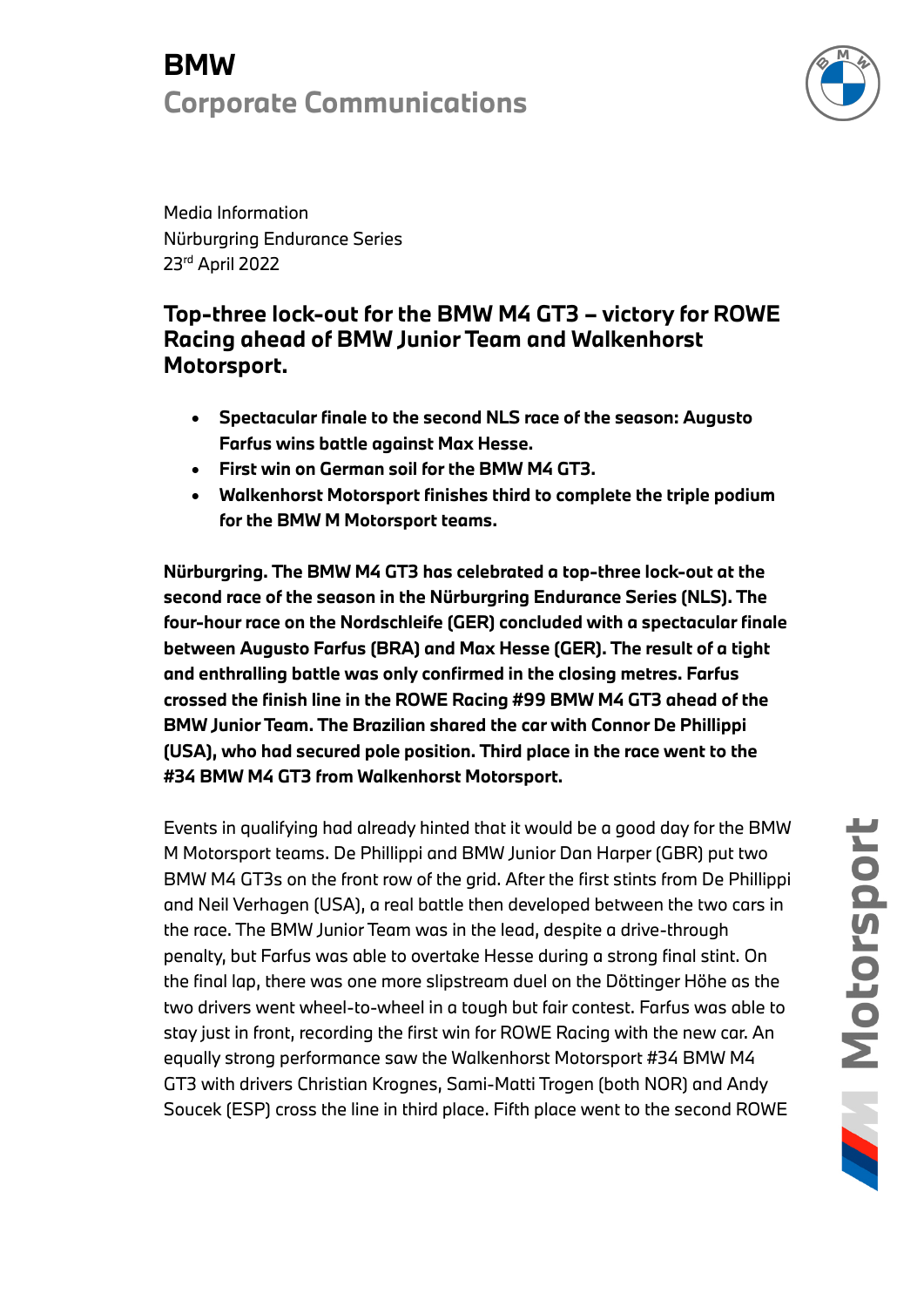# **BMW Corporate Communications**



Racing car with John Edwards (USA), Sheldon van der Linde (RSA) and Marco Wittmann (GER) at the wheel.

### **Reactions after the race:**

**Andreas Roos (Head of BMW M Motorsport):** "Of course, we are delighted with three cars on the podium. The BMW M4 GT3 displayed its great potential on the Nordschleife. The battle at the end was brilliant. I think that we showed what we can do, putting on a great performance for the fans. That was fantastic racing and was great fun for all concerned. We think that's what it's all about. In addition to the result, we also gathered some valuable experience in preparation for the 24-hour race."

**Augusto Farfus (#99 BMW M4 GT3, ROWE Racing):** "We lost a bit as we were unlucky with the yellows and traffic. We were supposed to end the last stint ahead of the other BMW (sister car) but unfortunately we did not, so as I drove out of the pits I did feel to be like 15 or 20 seconds behind. Then I was just closing, closing, closing and at the first opportunity I had I just passed and pulled away. Max had just a fraction of a second to make a decision to go or not. I saw his hesitation and I went through, but unfortunately due to traffic I had a bad run to the last straight and had to defend because he came out flat, but that's racing."

**Connor De Phillippi (#99 BMW M4 GT3, ROWE Racing):** "What a great day for this car. It was the first time we drove with this new car on this track and the team did a fantastic job with the preparation, execution and strategy. My last stint was incredibly unlucky with traffic, but sometimes you get stints like that and it's all about recovering. Augusto then drove like an absolute demon and made the move for the win. It's great to have such incredible team-mates."

**Max Hesse (#44 BMW M4 GT3, BMW Junior Team):** "The final laps were so, so tense. I had a bit of bad luck after the airfield and Augusto was able to overtake me there. I was able to stay with him and then he had a bit of bad luck going up to Döttinger Höhe. We were even briefly on the grass. However, I think we can be happy with that, especially as we also had a drive-through penalty. We have definitely made good progress since NLS 1 ."